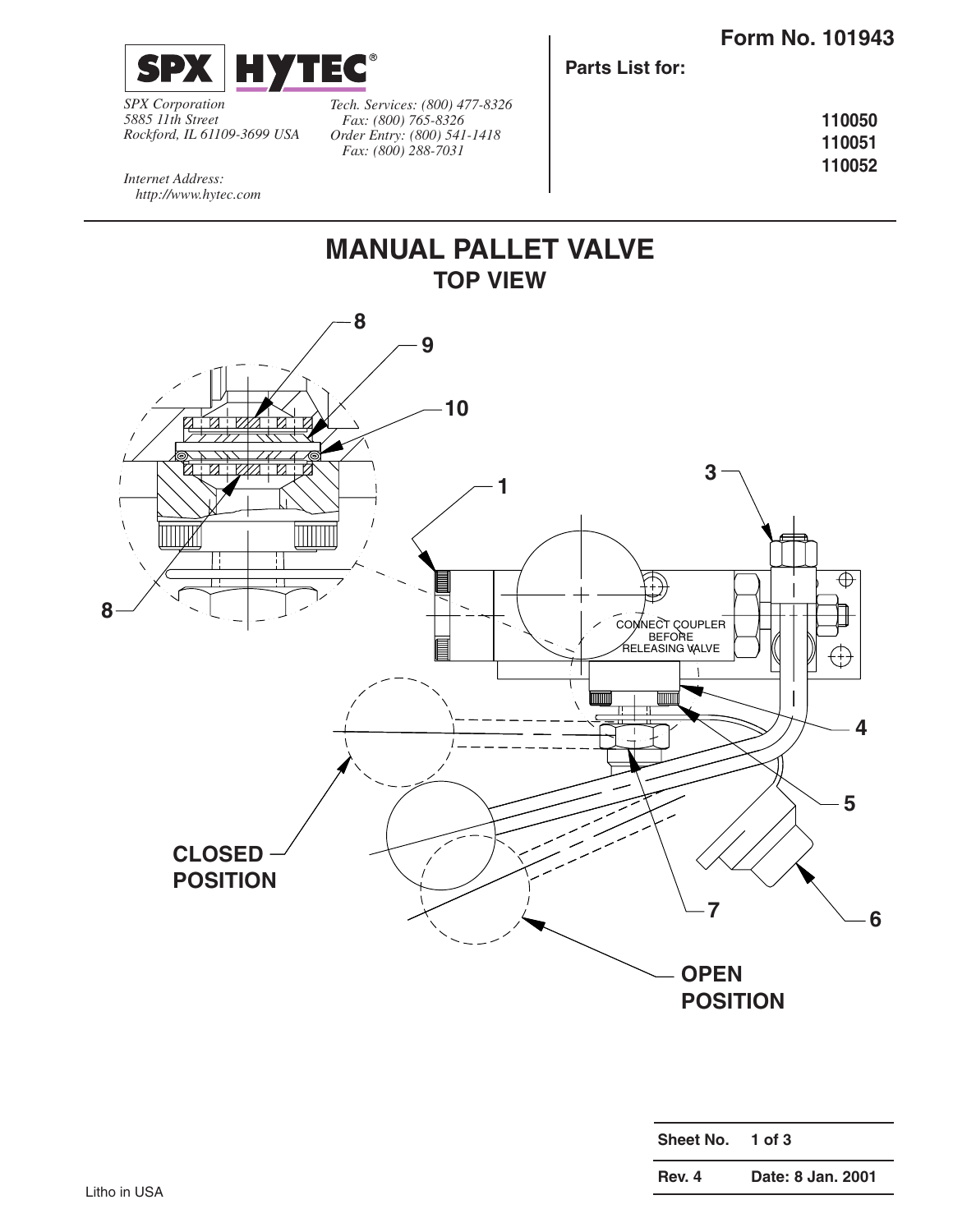| <b>Item</b><br>No. | Part<br>No. | No.<br>Reg'd | <b>Description</b>                                       |
|--------------------|-------------|--------------|----------------------------------------------------------|
|                    | 12102       | 4            | Screw, Socket HD (10-24 x 3/4; Torque to 60-70 in. lbs.; |
|                    |             |              | for 110050 only)                                         |
|                    | 11152       | 4            | Screw, Socket HD (10-24 x 5/8; Torque to 60-70 in. lbs.; |
|                    |             |              | for 110051 and 110052 only)                              |
| 3                  | 10204       | 1.           | Nut, Lock (3/8-16; Torque to 200 in. lbs.)               |
| 4                  | 351541      | 1.           | <b>Block, Filter</b>                                     |
| 5                  | 11152       | 4            | Screw, Socket HD (10-24 x 5/8; Torque to 60-70 in. lbs.) |
| 6                  | 251779      | 1            | Cap, Dust                                                |
| 7                  | 251777      | 1            | Coupler, Quick Disconnect                                |
| 8                  | 250937      | 2            | Support, Disc                                            |
| 9                  | *250935     | 1            | <b>Filter, Pleated Element</b>                           |
| 10                 | *10658      |              | $O$ -ring $(1.00 \times .81)$ Nitrile)                   |

Part numbers marked with an asterisk (\*) are contained in Repair Kit No. 300987.

Note: Removed Item #2 (decal #420691) at last revision(s) made to this form.

Refer to any operating instructions included with this product for detailed information about operation, testing, disassembly, reassembly, and preventive maintenance.

Items found in this parts list have been carefully tested and selected. **Therefore: Use only genuine Power Team replacement parts!**

Additional questions can be directed to our Technical Services Department.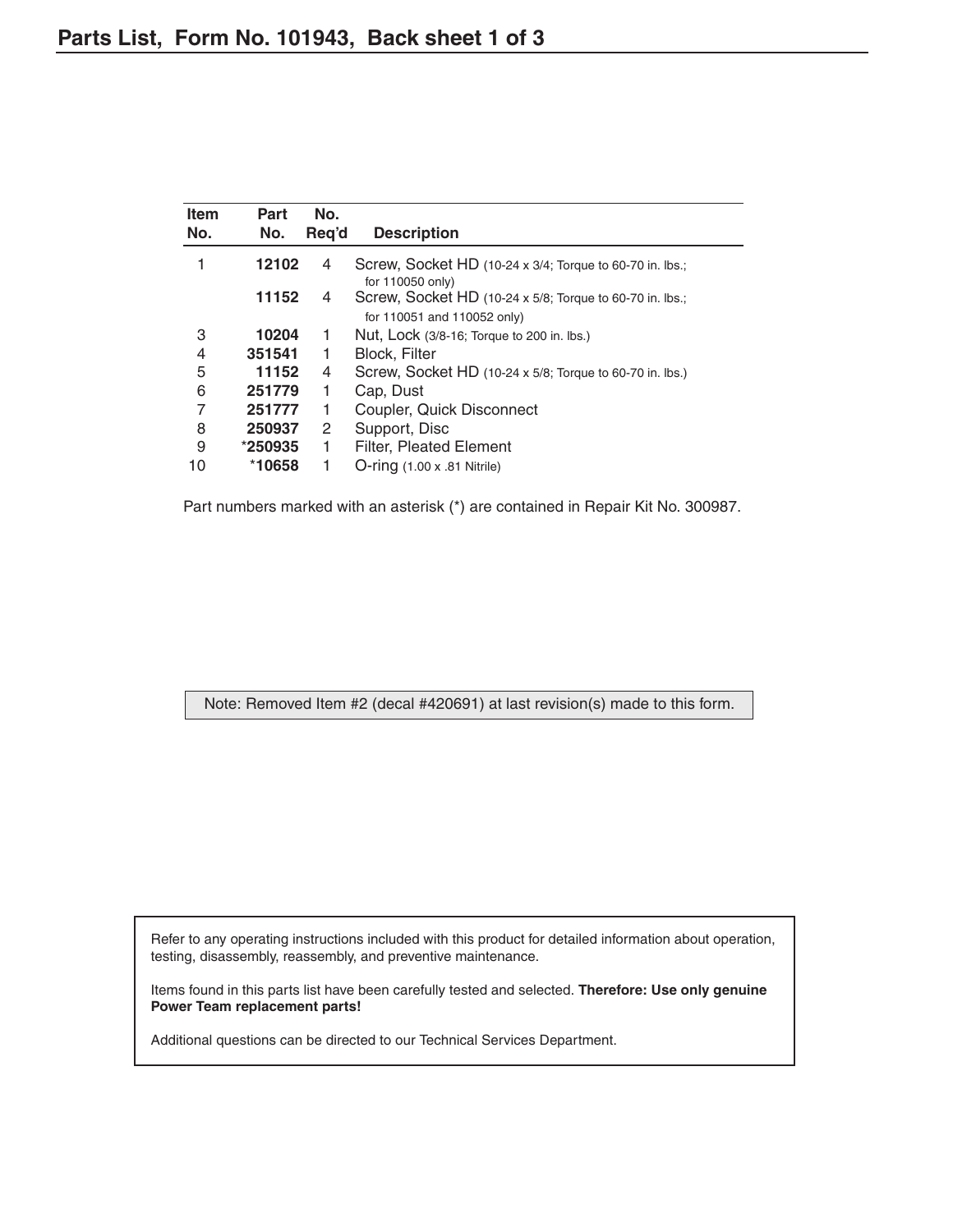## **SECTION SIDE VIEW**

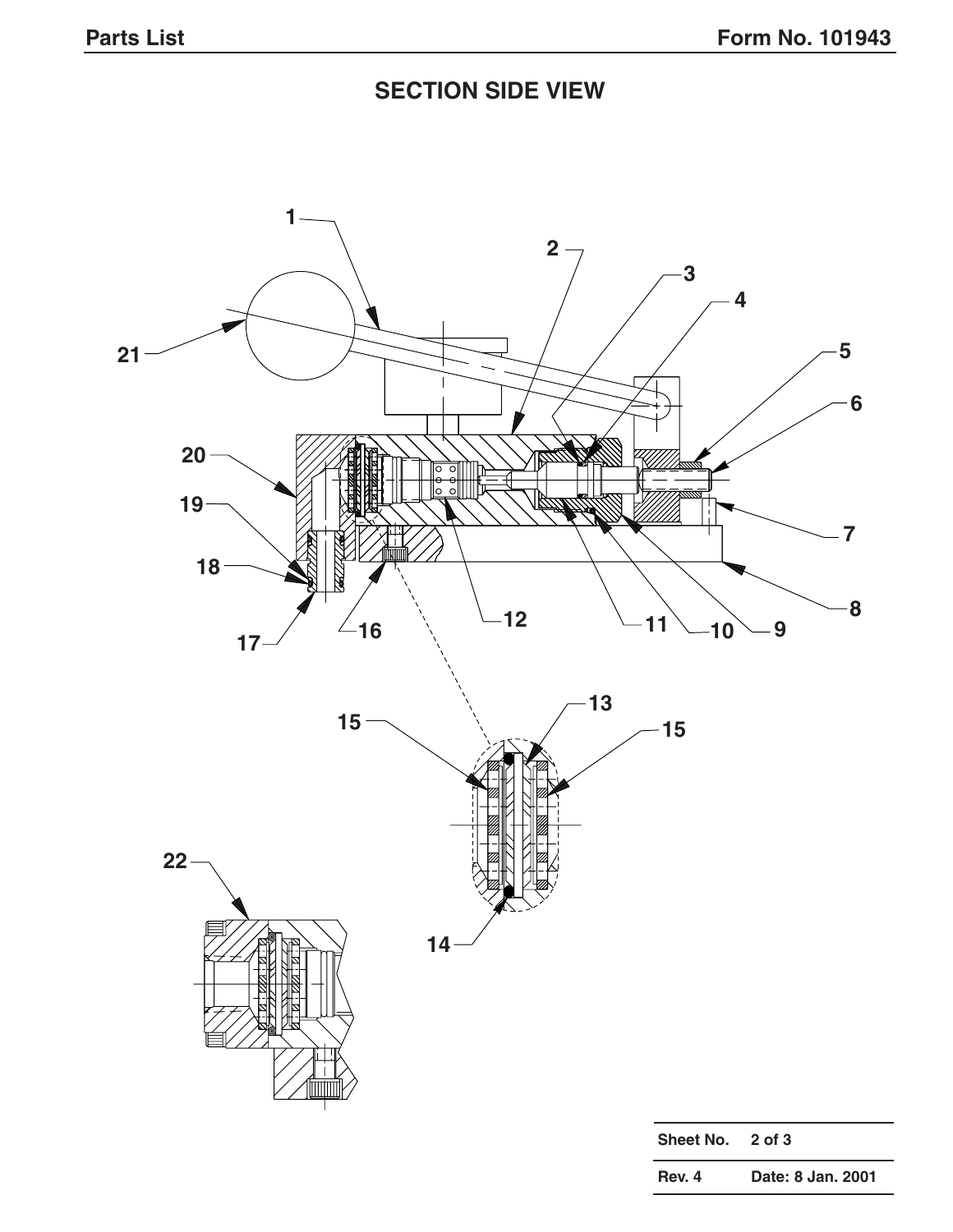| Item           | <b>Part</b>                         | No.            |                                                                            |  |
|----------------|-------------------------------------|----------------|----------------------------------------------------------------------------|--|
| No.            | No.                                 | Req'd          | <b>Description</b>                                                         |  |
| 1              | 351825                              | 1              | Handle                                                                     |  |
| $\overline{c}$ | 59012                               | 1              | <b>Block</b>                                                               |  |
| 3              | *10268                              | 1              | $O$ -ring $(.50 \times .37$ Nitrile)                                       |  |
| 4              | $*11863$                            | 1.             | Washer, Backup (.50 x .38)                                                 |  |
| 5              | 13116                               | 1.             | Nut, Hex Lock (5/16-18)                                                    |  |
| 6              | 213767                              | 1              | Screw, Hex Set (5/16-18 x 1 Lg; Grease oval point only during<br>ass'y.)   |  |
| 7              | 11418                               | 1              | Pin, Roll (.19 x 1.00; Install until flush with bottom of plate [Item 8].) |  |
| 8              | 421591                              | 1              | Plate, Mounting                                                            |  |
| 9              | 307506                              | 1              | Plug, Guide                                                                |  |
| 10             | *10653                              | 1              | $O$ -ring $(.93 \times .75$ Nitrile)                                       |  |
| 11             | 351556                              | 1              | Pin                                                                        |  |
| 12             | *253138                             | 1              | Valve, Check 5,000 PSI (Torque to 25/30 ft. lbs.)                          |  |
| 13             | $*250935$                           | 1              | <b>Filter, Pleated Element</b>                                             |  |
| 14             | *10658                              | 1              | $O$ -ring $(1.00 \times .81 \text{ Nitrile})$                              |  |
| 15             | 250937                              | 2              | Support, Disc                                                              |  |
| 16             | 11152                               | $\overline{2}$ | Screw, Socket HD (10-24 x 5/8)                                             |  |
| 17             | 21094                               | 1              | Bushing (for 110050 only)                                                  |  |
| 18             | *10268                              | 2              | O-ring (.50 x .37 Nitrile; for 110050 only)                                |  |
| 19             | *11863                              | $\overline{c}$ | Washer, Backup (for 110050 only)                                           |  |
| 20             | 421590                              | 1              | Block, Filter (for 110050 only)                                            |  |
| 21             | 211911                              | 1              | Knob, Ball                                                                 |  |
| 22             | 351542                              | 1              | Block, Filter (110051-SAE Port)                                            |  |
|                | 351541                              | 1              | Block, Filter (110052-Pipe Port)                                           |  |
|                | <b>PARTS INCLUDED BUT NOT SHOWN</b> |                |                                                                            |  |
|                | 250961                              | 1              | Fitting, Plug (7/16-20 Plastic; 110051-SAE Port)                           |  |
|                | 13270                               | 1              | Cap, Plastic (110052-Pipe Port)                                            |  |

Part numbers marked with an asterisk (\*) are contained in Repair Kit No. 300987.

## **HYDRAULIC SCHEMATIC**

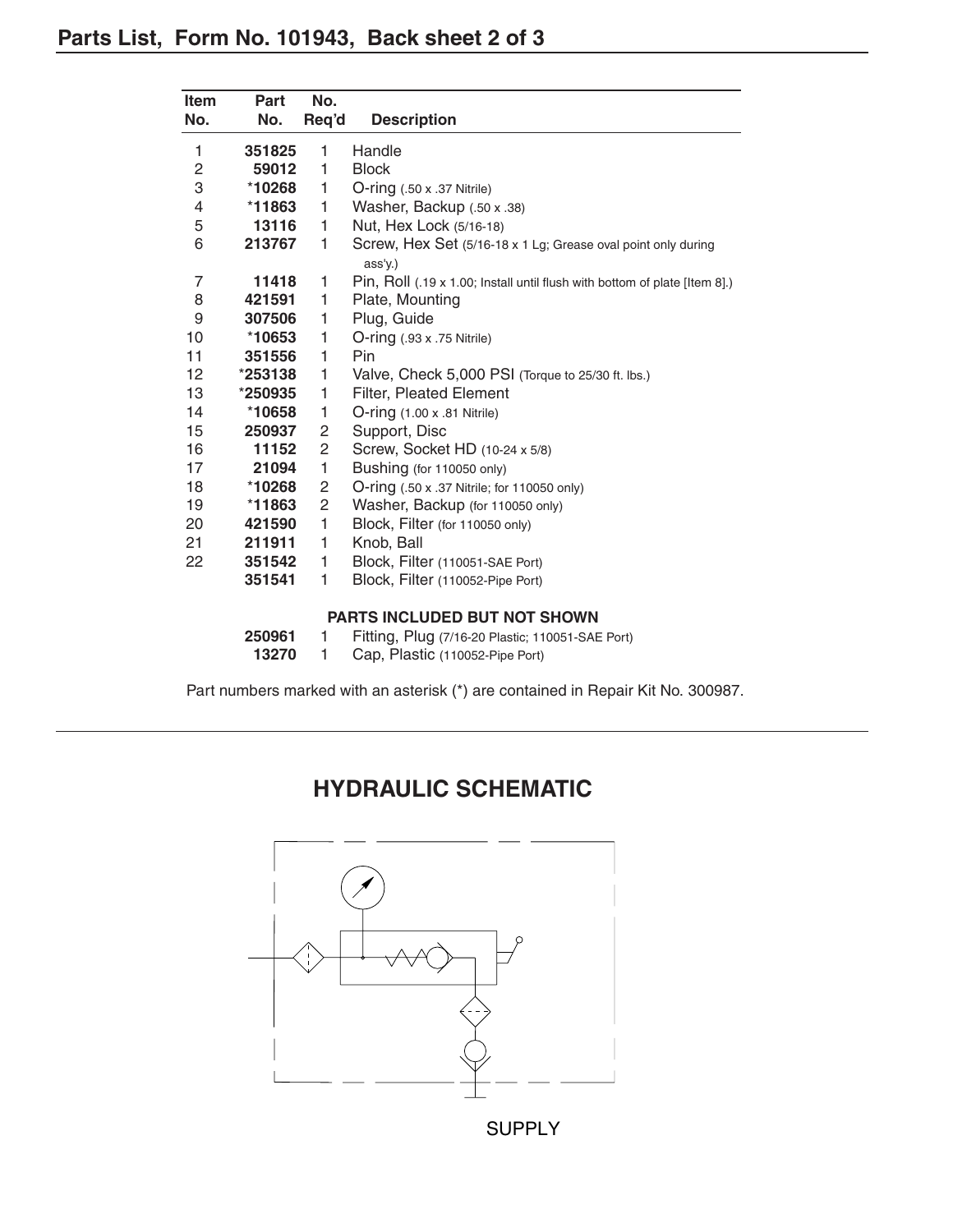## **END VIEW**



| <b>Item</b><br>No. | Part<br>No. | No.<br>Reg'd | <b>Description</b>                                                                                                                                                         |
|--------------------|-------------|--------------|----------------------------------------------------------------------------------------------------------------------------------------------------------------------------|
|                    | 213768      |              | Screw, Shoulder (5/16-18 x 1; Apply grease to shoulder bolt body<br>only during ass'y; Use Omnifit 1750 or equiv. adhesive on threads<br>only; Torque to 180-200 in. lbs.) |
| 2                  | 421303      |              | Gauge, 6,000 PSI (1-1/2 DIA.)                                                                                                                                              |
| 3                  | 421799      |              | Lever                                                                                                                                                                      |
| 4                  | 213769      |              | Spring (.24 OD x 1.90 Lg. x .04 WS)                                                                                                                                        |
| 5                  | 200796      |              | Adapter, Ball & spring (Grease during ass'y.)                                                                                                                              |
| 6                  | 10375       |              | Ball (1/4" DIA. Steel; Grease during ass'y.)                                                                                                                               |
| 7                  | 211497      | ı            | Washer, Backup (.69 x .46)                                                                                                                                                 |
| 8                  | 253332      |              | Washer, Plain (.45 x .33)                                                                                                                                                  |

**Sheet No. 3 of 3 Rev. 4 Date: 8 Jan. 2001**